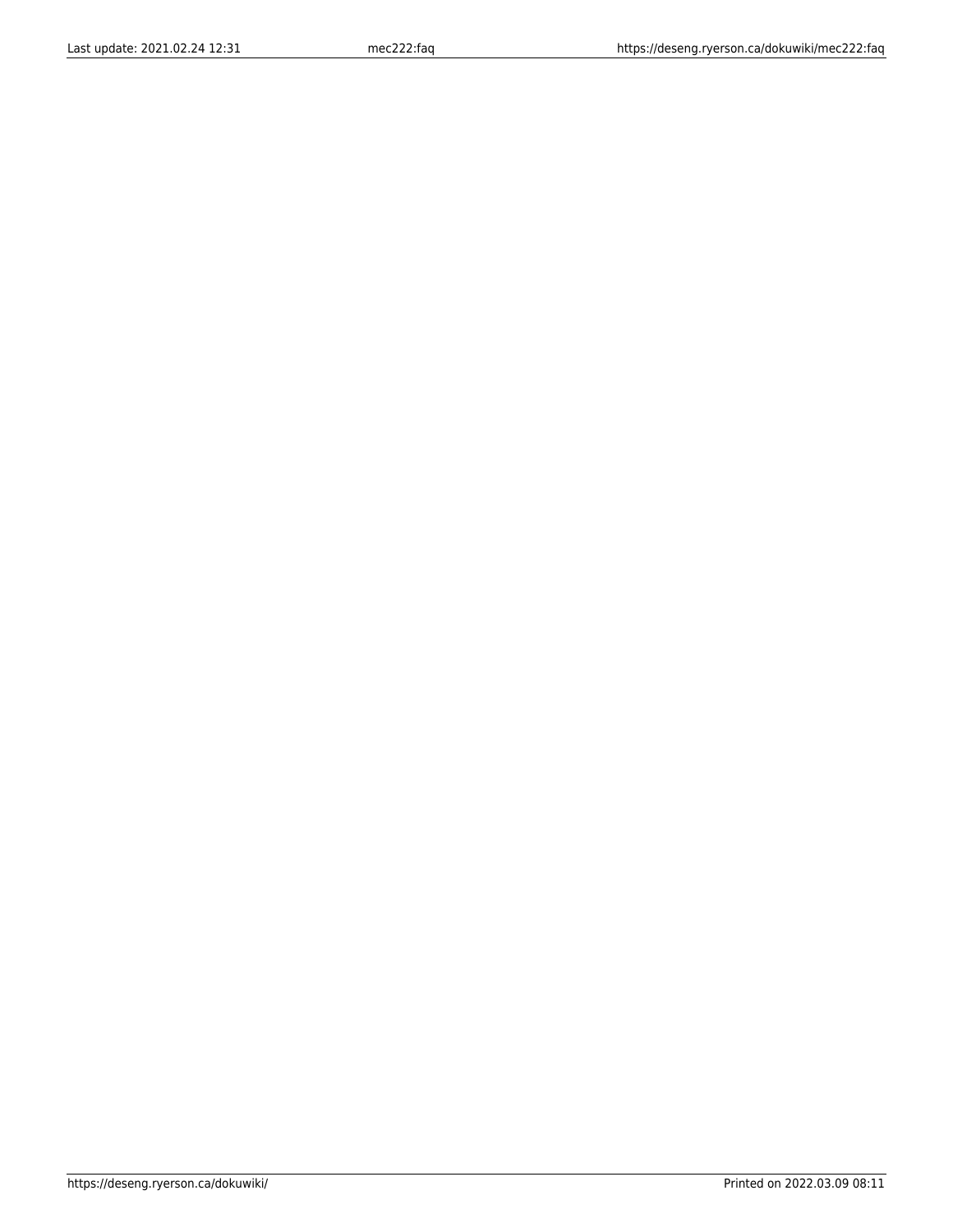# **MEC222 Frequently Asked Questions**

This page answers some common questions about drafting and CAD, as well as some administrative matters.

For more general questions, see the [general FAQ](https://deseng.ryerson.ca/dokuwiki/teaching:general_faq), [Salustri's grading policy](https://deseng.ryerson.ca/dokuwiki/teaching:salustri_s_grading_policy), and the University policies listed in the [course outline](https://deseng.ryerson.ca/dokuwiki/mec222:course_outline).

# <span id="page-2-0"></span>**Which parts of assignments can I do in pencil?**

Some parts of an assignment must be done in pencil; other parts must be done in pen.

The rule is simple: all engineering drawings/sketches must be entirely in pencil; everything else must be in indelible ink.

Read the rules for [cover pages](https://deseng.ryerson.ca/dokuwiki/teaching:cover_page).

### <span id="page-2-1"></span>**How do I choose a good front view?**

It can be difficult to decide which view is the best front view for a given drawing. There are some guidelines, but sometimes - depending on the complexity of the part - they can conflict. Sometimes, there is no one "best" front view; in these cases, graders will take the ambiguity into account. The guidelines are:

**Natural bottom.** Many parts have a "natural bottom" face. Imagine holding the part, and placing it on a tabletop. You will likely choose the flattest and largest face as the bottom, to ensure the piece won't tip over. That's the "natural bottom" of the part. This also identifies which view will be the top view.

**Most interesting geometry.** The front view is the view that should have as much "interesting" geometry as possible facing forward. The more holes, edges, faces, chamfers, slots, lugs, flanges, etc are visible, the better.

**Fewest hidden lines.** While this may seem to be the same as most interesting geometry, it often isn't. For instance, because an automobile body is generally symmetrical left-to-right, but asymmetrical frontto-back, one may argue that the best front view is that of the side of the automobile (because it will have the fewest hidden lines.

**Fewest hidden lines in** *other* **views.** If the first three guidelines aren't enough, one can choose a view as the front view such that it will lead to the fewest hidden lines in the *other* (side  $\&$  top) views.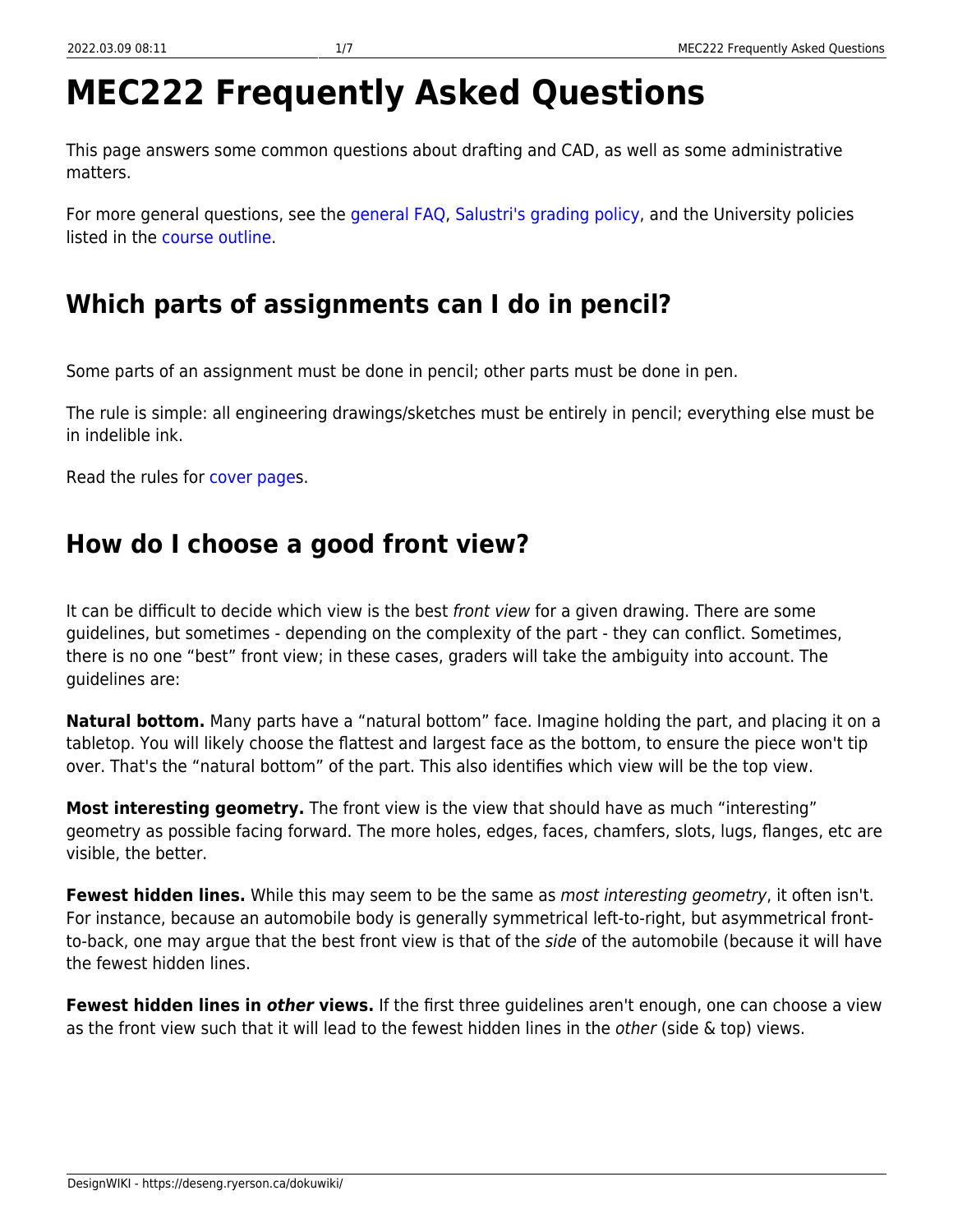### **What is a technical sketch?**

Besides CAD, MEC222 also focuses on technical sketching.

A technical sketch is a carefully drawn freehand sketch. Sketching is covered in Chapter 2 of the textbook. It is expected that by the end of the semester, students will have learned to make freehand sketches of parts and assemblies.

You can use your drafting instruments to help you execute a sketch, but in only certain limited ways. For instance, if you need to draw a line between two points that are 5cm apart, you can use a ruler, straightedge, and/or compasses to determine where those two points should be. However, you must learn to draw the actual line freehand. Likewise for circles and other curves: by the end of the semester, you should be drawing all these shapes freehand.

To encourage students to learn to draw freehand, marks will be deducted for lines and curves not drawn freehand. Deductions will follow a sliding scale. At the beginning of the semester, no marks will be deducted. However, as the semester progresses, grading will become more and more stringent.

It is easy to use [quad-ruled paper](https://www.google.ca/search?q=quad+ruled+paper) to help you sketch. Use two paperclips to fix a sheet of blank paper onto your pad of quad paper. You will be able to see the quad paper's grid through the blank paper. You can use the grid to help you draw freehand. The grid size of typical quad paper is 1/4in or 1/2cm, so it's quite useful for estimating dimensions too.

Drawings on the final exam will be expected to be done freehand; grid paper will be provided.

#### **There is a whole chapter (ch 2) on sketching in the textbook. Read it.**

Also, Table 5.1 (page 232), the Alphabet of Lines, enumerates all the different kinds of lines we use in sketching, with examples. You should put a post-it on this page till you know it by heart.

### <span id="page-3-1"></span>**What is required of a drawing?**

#### <span id="page-3-2"></span>**For technical sketches**

A technical sketch or just sketch is done free-hand, but follows all the rules of engineering drawings as described in lecture and in the textbook. A drawing that violates the rules below is always unacceptable and will get a failing grade.

- Sketches appear on blank (both sides), white, unlined paper only.
- There must be a border, approximately 1cm wide, all around every page.
- Your drawing must be entirely within the page border.
- All text in hand drawings must be in [engineering block.](https://deseng.ryerson.ca/dokuwiki/teaching:engineering_block) (Refer to the textbook for further details.)
- <span id="page-3-0"></span>There must be a title block of some type on every page.
	- The title block must include your full name, your student ID, your section number, the assignment ID (including the page and question number from the textbook), the units of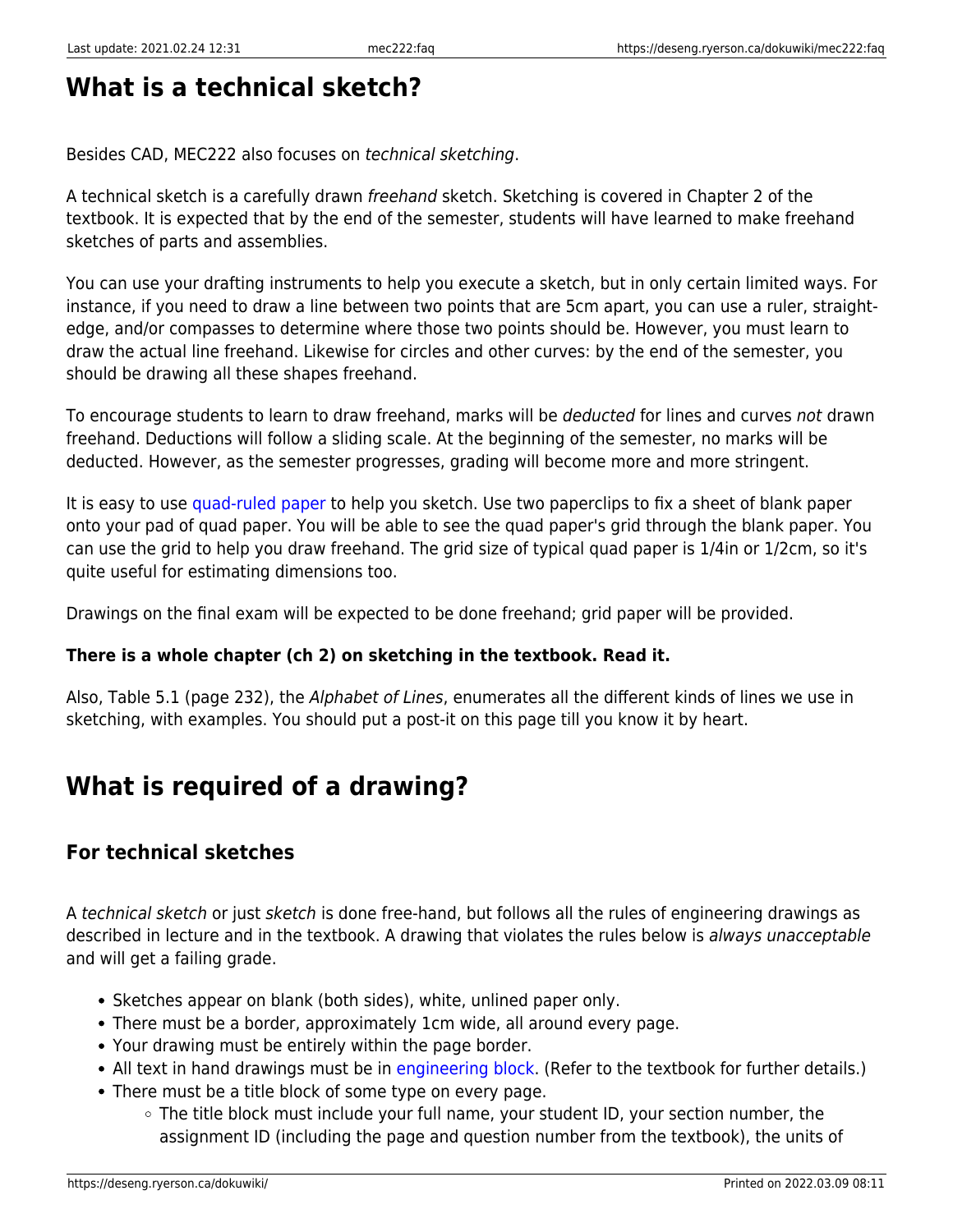measurement, and the date you submitted the work.

- Always specify a scale, even if it's 1:1.
- All sketches must be done in pencil, including the content of the title block. Indelible ink must never be used in technical sketches and drawings.

You may leave construction lines on your drawings so long as they are faint enough that they cannot be mistaken for anything else. This is rather like "showing your work" and can help the TA understand what you were trying to do.

You can also use a light blue pencil (like [this one](https://www.grandandtoy.com/en/product/10830-0_Staedtler_Non-Photo_Blue_Pencil.aspx)) to draw construction lines. The light blue is often used in industry because it does not show up on photocopies and computer scans - so it saves you the trouble of having to erase them.

See also [other drafting notes](https://deseng.ryerson.ca/dokuwiki/mec222:other_drafting_notes) for further information.

#### <span id="page-4-0"></span>**For CAD drawings**

A CAD drawing is created via CAD software, and is a proper engineering drawing; that is, it is composed of views of object(s), has a proper border and title block, etc. as described in lecture and in the textbook.

There are some rules that **must** be followed for both technical sketches and CAD drawings. A drawing that violates these rules is always unacceptable and will get a failing grade.

- CAD drawings appear on blank (both sides), white, unlined paper only.
- There must be a border and title block on every page.
	- $\circ$  The format of the border and title block is whatever the CAD package provides.
	- $\circ$  The border and title block must be drawn by the CAD package.
- Your drawing must be entirely within the page border.
	- $\circ$  The title block must include your full name, your student ID, your section number, the assignment ID (including the page and question number from the textbook), the units of measurement, and the date you submitted the work.
	- The title block must be filled in using the CAD package. You **cannot write** manually (pen, pencil, etc.) on a drawing.
- If the scale of your drawing is not 1:1, you must include the scale in your title block.
- Students may assume that whatever font is used by the CAD package is acceptable.
	- However, all CAD text must be in ALL CAPS.

#### <span id="page-4-1"></span>**For everything else**

A solid model or rendering is **not** a drawing; there will also be conventional homework questions. These can be treated as conventional homework questions in any other course.

Use indelible ink for all non-drawing homework.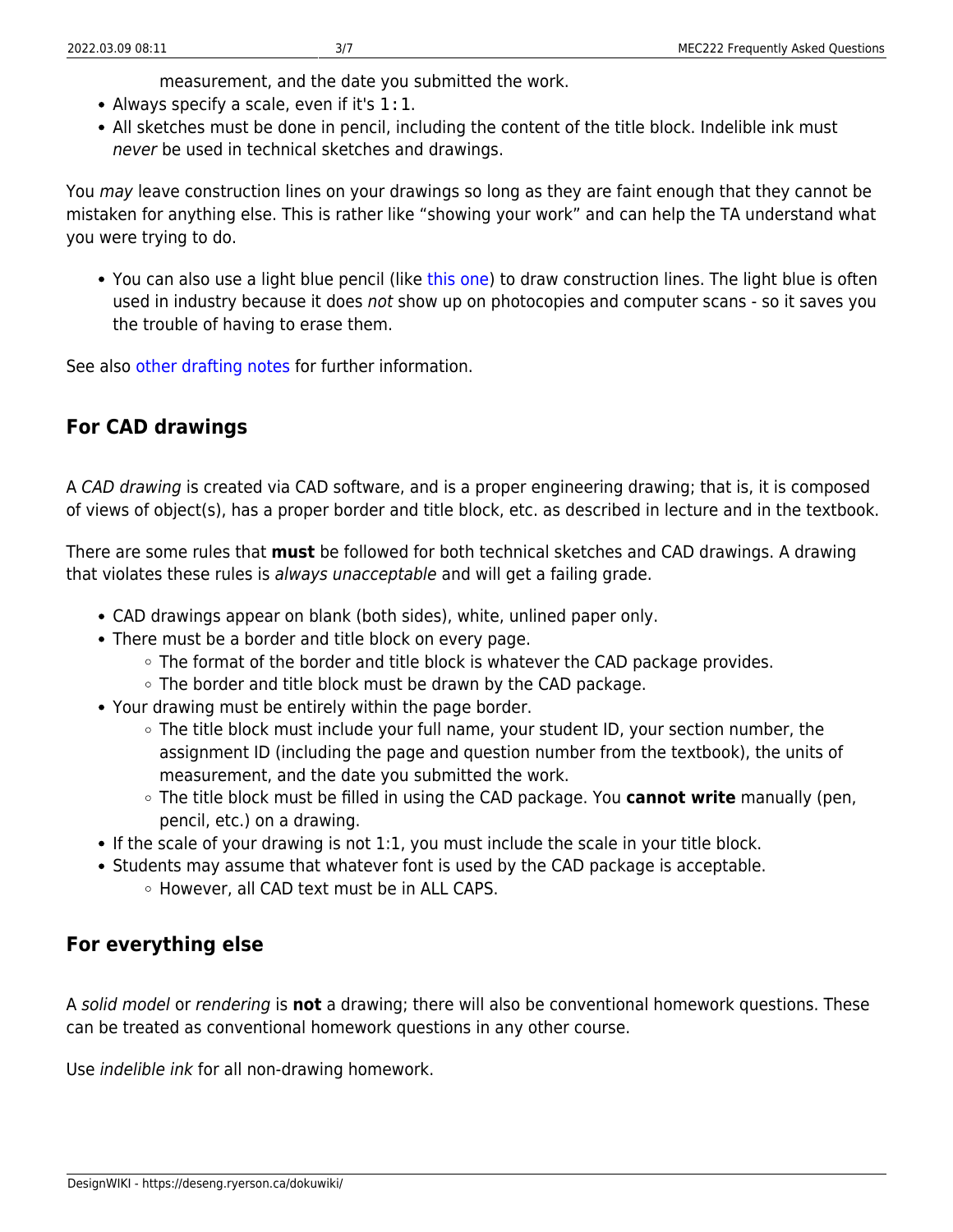### <span id="page-5-0"></span>**What units of measurement do I use?**

In mechanical/industrial drafting there are really only two units used: millimetres if the drawing is in SI and decimal inches (e.g. 1.375) if the drawing is in American units. **Never mix the two.**

Here are three rules to help you determine what units to use. Check each one in the order given here.

- 1. The assignment may specify which units to use explicitly.
- 2. If units are not given explicitly, and if there is at least one dimension given as a fraction or a decimal number, then the units are inches.
- 3. If you still cannot tell what units are being used, consider the general shape and size of the part. If it were in millimetres, would it be unreasonably small? If yes, then it must be inches.

# <span id="page-5-1"></span>**How do I scale my drawings?**

A scale is a ratio that is used to shrink or expand the size of the image you draw so that it fits on the page.

Scales are always written as ratios of integers, where the left number represents a unit on the drawing and the right number represents a unit in real life. So a scale of 1:2 means one unit on the drawing is two units in real life - so-called "half-scale."

Scaling a drawing by 1:2 does **not** mean you also divide dimensions by 1/2. Dimensions are always indicated at 1:1 scale. For instance, if you have to draw a 10cm line at a scale of 1:2, you draw a line 5cm long, but you dimension it as 10.

There are no units of measurement in scales. One must *never* write something like  $1$  in  $: 1$  cm. Units of measurement are completely different from scales.

If the scale is 1:1, it can be omitted. Conversely, if no scale is given on one of your drawings, we will assume you intended 1:1.

Historically, only a few scales have been used: 1:1, 1:2, 1:5, 1:10, and their inverses. However, because we typically draw on letter-sized paper in this course, scales of 1:3 and 1:4 are also acceptable.

To select a good scale for your drawing:

- 1. Block out the views you expect on scrap paper; estimate how much room on the page each view will need.
- 2. Based on the alloted space on the page and the size of the actual part you are drawing, select the scale that will keep the part as large as possible and yet small enough to fit into the allocated space.

All parts on one sheet must be to same scale.

Different scales can be used on different sheets.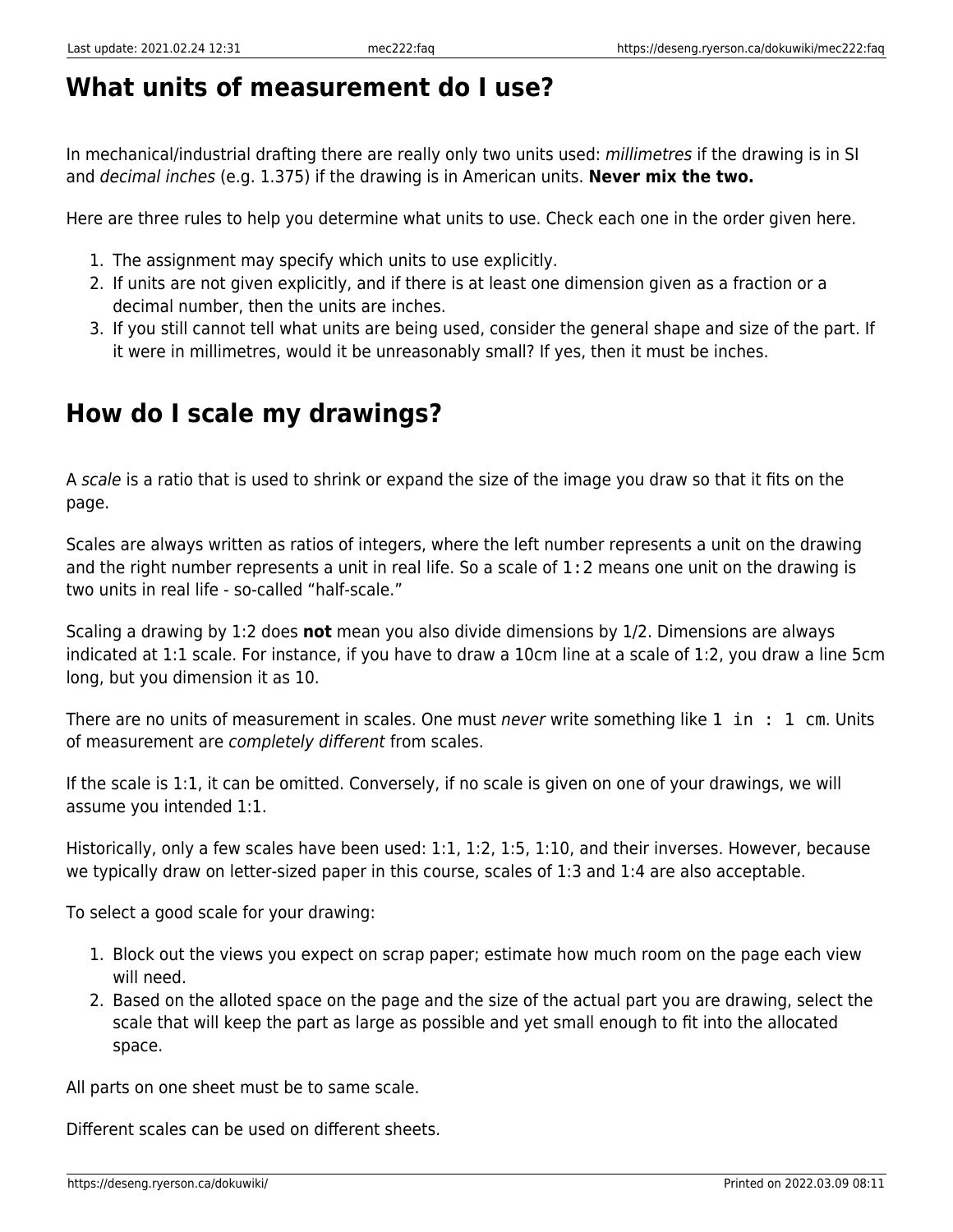# <span id="page-6-0"></span>**What is a "working set of drawings?"**

Refer to Chapter 10 of the textbook for detailed information.

A working set of drawings applies to assemblies of parts. They consist of:

- 1. An assembly drawing.
- 2. A Bill of Materials (BOM).
- 3. Part drawings for all parts to be manufactured.

Here are some further guidelines about each of these elements.

**Assembly Drawing.** An assembly drawing is used by someone who has to assemble the product.

- It must be sufficiently detailed so that person can see where every part goes.
- There must be at last one, but usually two, principal views, section views to show what the product looks like internally, and possibly other views that show the necessary detail.
- Every part (or subassembly) must be labelled with a numbered balloon. The number in the balloon must correspond to an item in the Bill of Materials that describes the part (or subassembly), and also corresponds to the part drawing number.
- Fasteners and "off-the-shelf" parts may be shown in highly simplified or stylized form.
	- For instance, an electric motor that you decide will be purchased "off-the-shelf" need not be shown in great detail. This is because you're buying the motor, not designing it; so you're not responsible for its details, but you are responsible for indicating how it is assembled into your product. You should render just enough detail that the person who will assemble the product containing the motor knows where the motor goes and how to orient and attach it.
- Dimensions shown on the assembly drawing are those that are not available from any part drawing. For instance, the overall length of an automobile cannot be read from any one part drawing, so one dimensions the automobile's overall length on the assembly drawing.
- Certain other key dimensions may also appear on the assembly drawing. For instance, the location of mounting holes for an electric motor are usually shown on the motor's assembly drawing, because those dimensions will be needed by someone mating the motor to some larger assembly.

**Bill of Materials.** The Bill of Materials (BOM) lists in order of part number (see Assembly Drawing, above) every part needed to make the product.

- Each entry includes the part number, the part name, the quantity of those type of part, and (optionally) a description of the part such as an engineering specification (for bolts, screws, welds, etc.) or a make and model for off the shelf parts that can be purchased rather than manufactured.
- In "real life," BOMs are placed on the Assembly Drawing. (Refer to Chapter 11 of the textbook for examples.)
- Because in this course we draw on letter sized paper, students are allowed to put the BOM on a separate page, right after the Assembly Drawing. In this case, the BOM is not a drawing per se and so needs no border or title block. However, it should appear as a table of information.
- There's nothing wrong with having the BOM on the assembly drawing, if you can make it all fit legibly; but for the reasons noted above, it's not required to be on the assembly drawing.

**Part Drawings.** These are drawings of the individual parts needed to make the product described in the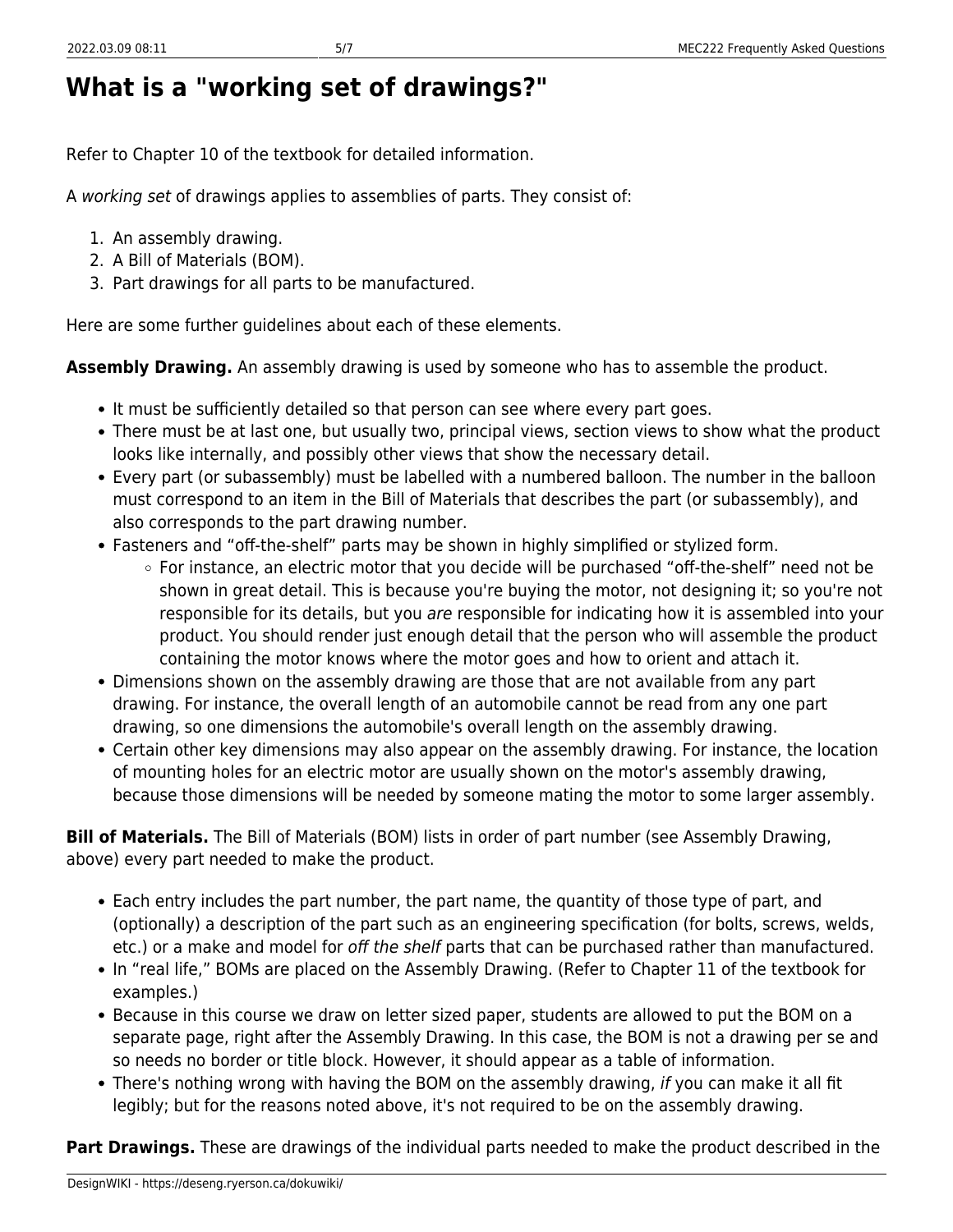Assembly Drawing.

- One can place more than one part on a page, so long as each part is:
	- $\circ$  clearly separated on the page from other parts; and
	- $\circ$  is properly named, including the part number from the Assembly Drawing and BOM.
- Part drawings are needed only for parts that must be manufactured. This typically excludes fasteners like bolts and screws, washers, gears, etc. Don't make part drawings for bolts, screws, washers, gears, etc.
- A minimal sufficient number of views are necessary. This includes at least one principal view, plus section and auxiliary views as required. It is up to the student to decide which views are necessary.

#### <span id="page-7-0"></span>**How many views of a part are needed?**

In some cases, the assignment will clearly state how many - and what kind of - views you must draw.

If this is not given, then draw the fewest principal views needed to show the entire geometry. If you are drawing a sphere, you only need one view. If you are drawing a flat plate, you only need one view, and specify "constant thickness" with a dimension in a note on the drawing. If two views are enough to show all sides of the geometry, then only draw two views.

If the "interesting" geometry of a part lies on an oblique plane in all principal views, then you need to provide an auxiliary view of the oblique features.

If the part has "interesting" geometry that is hidden or "inside" the part, then you need to add a section view.

Remember, a drawing may consist of multiple sheets. If you need five views in a drawing, you can use more than one sheet to show them.

It is up to each student to learn and decide how many, and what type of, views to draw.

#### <span id="page-7-1"></span>**How do I dimension my drawing?**

Refer to [this Google Doc.](https://docs.google.com/document/d/1y7mEYDpVqEmF3tmc4SWbUsQJGEAJdGMgUge-QkEcyKY/edit?usp=sharing)

#### <span id="page-7-2"></span>**What does U.O.S. mean?**

U.O.S. = Unless Otherwise Stated.

This abbreviation is often seen on drawings after default values for common dimensions. Example: All fillets 0.25 R U.O.S.